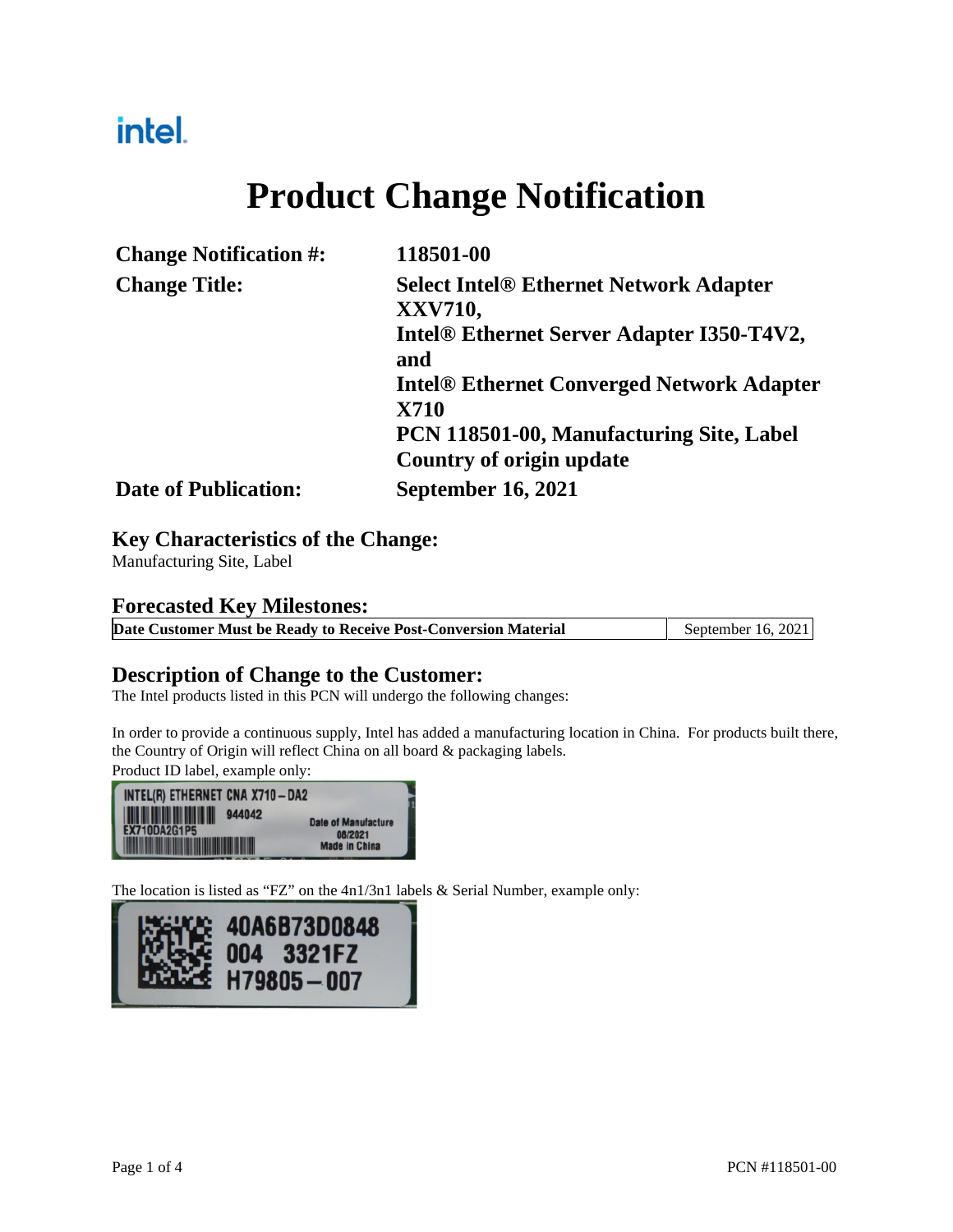Packaging label, example only:

| Product inside is not labeled for individual resale                                                                                                                         |  |
|-----------------------------------------------------------------------------------------------------------------------------------------------------------------------------|--|
| U<br>P<br>A<br>ċ                                                                                                                                                            |  |
| Version:<br>H79790<br>Date: 08/24/2021                                                                                                                                      |  |
| <b>Enclosed S/N's:</b>                                                                                                                                                      |  |
|                                                                                                                                                                             |  |
| See supplemental label for<br><b>Qtv: 05</b><br>individual serial numbers<br>Made in China                                                                                  |  |
| INTEL(R) ETHERNET CNA X710-DA2<br><b>EX710DA2G1P5, 5 PACK</b><br>FORTVILLE 10GBE, DUAL PORT, DA2, LP<br><b>OEM GEN</b><br><b>REM - CPU - H92429</b>                         |  |
| EU Single Place of Contact:<br>Att. Corp Quality, Intel Deutschland GmbH,<br>CE G<br>Am Campeon 10-12, Neubiberg,<br>85579 - Germany<br>Türkiye Cumhuriyeti: EEE Yönetmeliğ |  |

#### **Customer Impact of Change and Recommended Action:**

There are no part number changes.

Intel anticipates no impact to customers. Please contact your local Intel Field Sales Rep if you have any further questions about these changes.

Customers will continuously receive mixed inventory of COO MY & CN.

Please contact your local Intel Field Sales Rep if you have any further questions about these changes.

#### **Products Affected/Intel Ordering Codes:**

| <b>Marketing Name</b>                                           | <b>Product Code</b> | MM#    |
|-----------------------------------------------------------------|---------------------|--------|
| Intel® Ethernet Converged Network Adapter X710-DA2, retail unit | X710DA2             | 933206 |
| Intel® Ethernet Converged Network Adapter X710-DA2, retail bulk | X710DA2BLK          | 933217 |
| Intel® Ethernet Server Adapter I350-T2V2, retail unit           | I350T2V2            | 936711 |
| Intel® Ethernet Server Adapter I350-T2V2, retail bulk           | I350T2V2BLK         | 936714 |
| Intel® Ethernet Server Adapter I350-T4V2, retail unit           | I350T4V2            | 936715 |
| Intel® Ethernet Server Adapter I350-T4V2, retail bulk           | I350T4V2BLK         | 936716 |
| Intel® Ethernet Converged Network Adapter X710-DA2, OEM Gen     | EX710DA2G1P5        | 944042 |
| Intel® Ethernet Converged Network Adapter X710-DA2, OEM Gen     | X710DA2G2P5         | 945034 |
| Intel® Ethernet Network Adapter XXV710-DA2, retail unit         | XXV710DA2           | 948651 |
| Intel® Ethernet Network Adapter XXV710-DA2, retail bulk         | XXV710DA2BLK        | 948652 |
| Intel® Ethernet Network Adapter XXV710-DA1, retail unit         | XXV710DA1           | 948653 |
| Intel® Ethernet Network Adapter XXV710-DA1, retail bulk         | XXV710DA1BLK        | 948654 |
| Intel® Ethernet Server Adapter I350-T2V2, OEM Gen               | I350T2G2P20         | 934607 |
| Intel® Ethernet Server Adapter I350-T4V2, OEM Gen               | I350T4G2P20         | 934608 |
| Intel® Ethernet Network Adapter XXV710-DA2, OEM Gen             | XXV710DA2G1P5       | 948661 |
| Intel® Ethernet Network Adapter XXV710-DA1, OEM Gen             | XXV710DA1G1P5       | 948662 |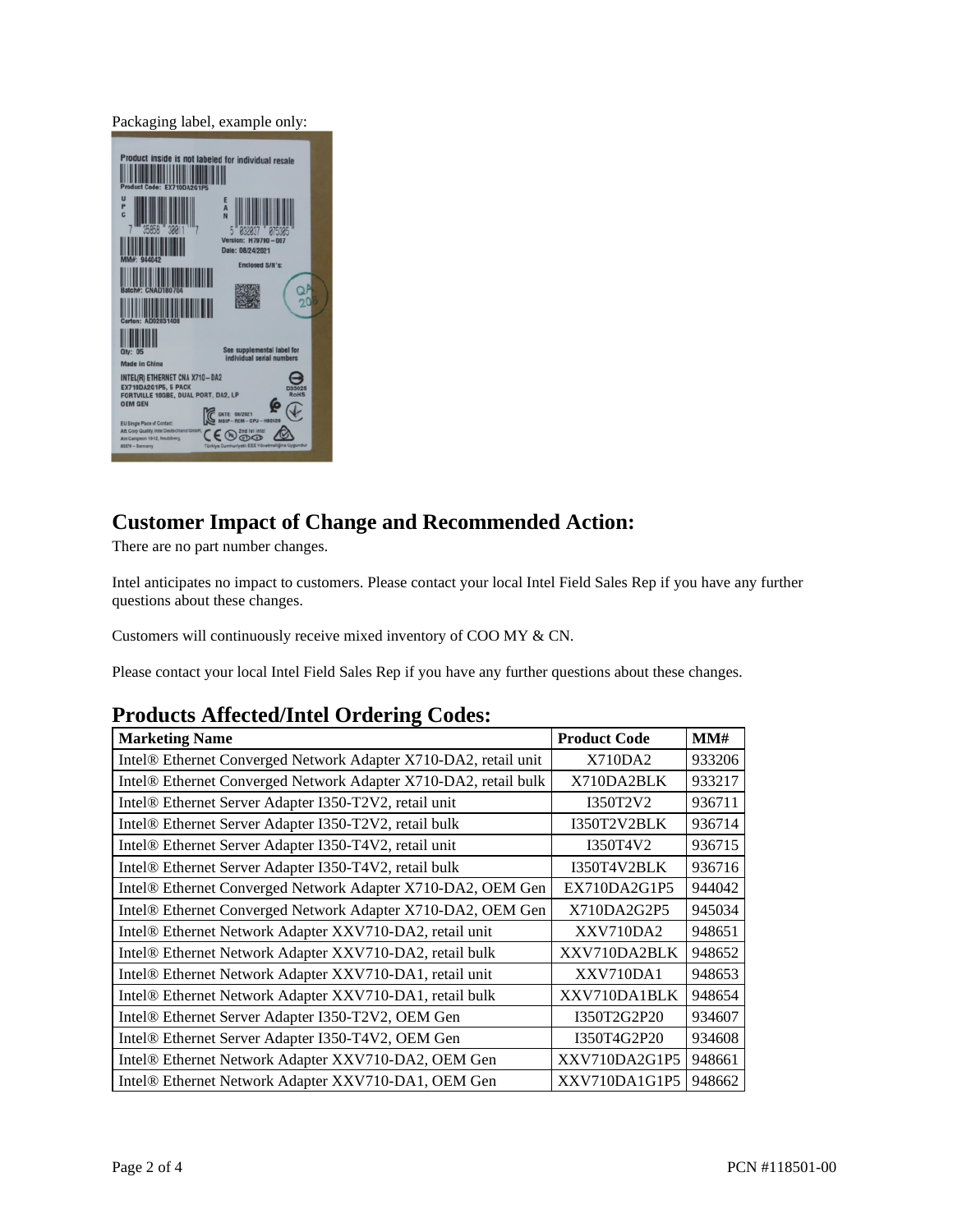### **PCN Revision History:**

**Date of Revision: Revision Number: Reason:**

September 16, 2021 00 00 Originally Published PCN